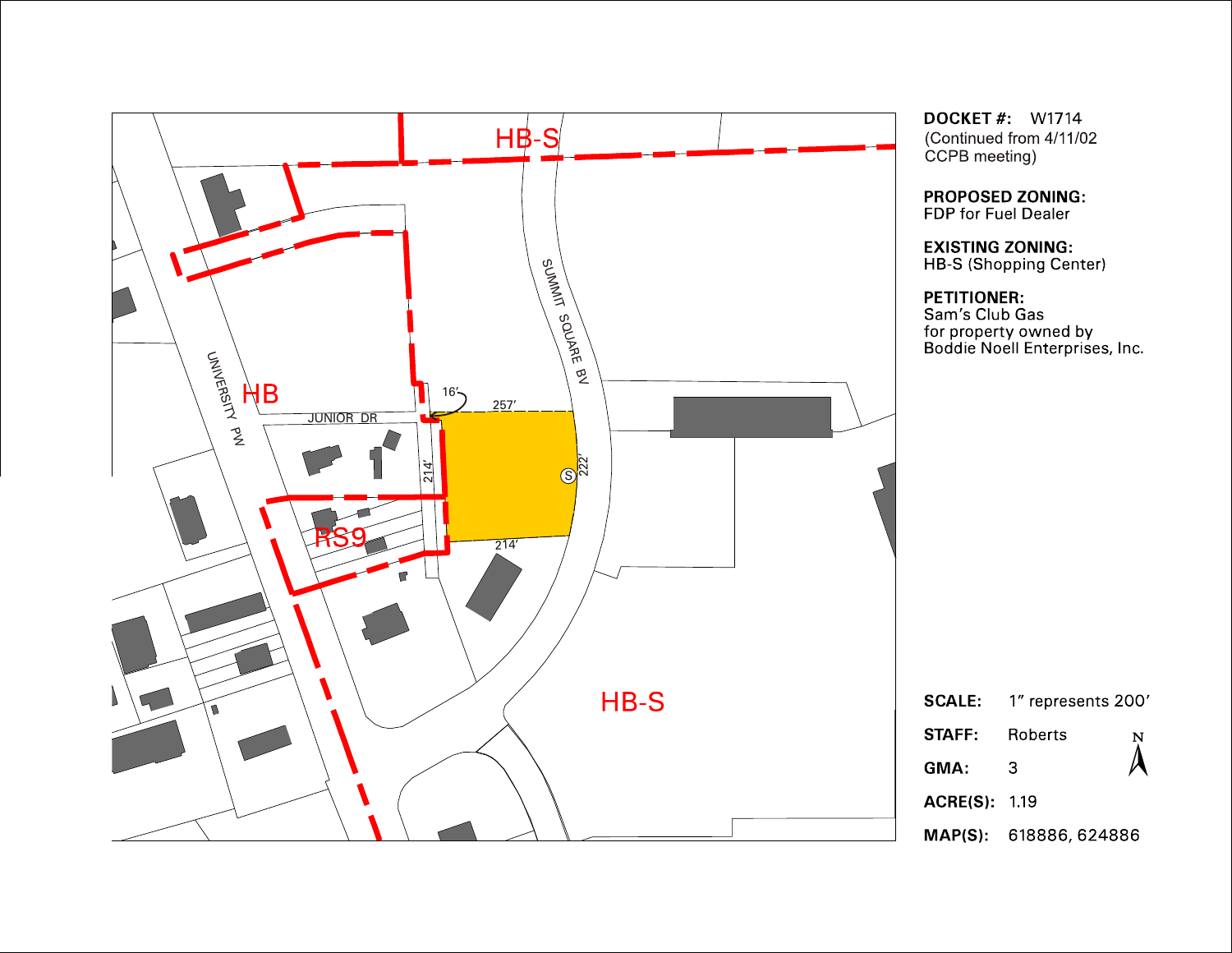#### **DRAFT ZONING STAFF REPORT**

**DOCKET #** W-1714 **STAFF:** Gary Roberts

Petitioner(s): Sam's Club Gas Ownership: Boddie Noell Enterprises, Inc.

#### **CONTINUANCE HISTORY**

The petitioner requested a continuance from the April 11, 2002 Planning Board meeting to the May 9, 2002 meeting in order to respond to the results of the traffic study required by the Winston-Salem Department of Transportation. Letter has been received requesting withdrawal, staff supports this request.

#### **REQUEST**

| From: | HB-S (Shopping Center)                   |
|-------|------------------------------------------|
| To:   | Final Development Plan for a Fuel Dealer |

Both general and special use district zoning were discussed with the applicant(s) who decided to pursue the zoning as requested.

Acreage: 1.19 acres

#### **LOCATION**

Street: West side of Summit Square Boulevard east of University Parkway. Jurisdiction: City of Winston-Salem. Ward: Northeast.

#### **SITE PLAN**

Proposed Use: Fuel Dealer. Building Height: 60 foot maximum. Parking: Required: Two spaces per three employees; proposed: five spaces. Bufferyard Requirements: Type IV adjacent to RS-9. Vehicular Use Landscaping Standards Requirements: UDO standards apply.

#### **TRANSPORTATION**

Direct Access to Site: Summit Square Boulevard. Street Classification: Local.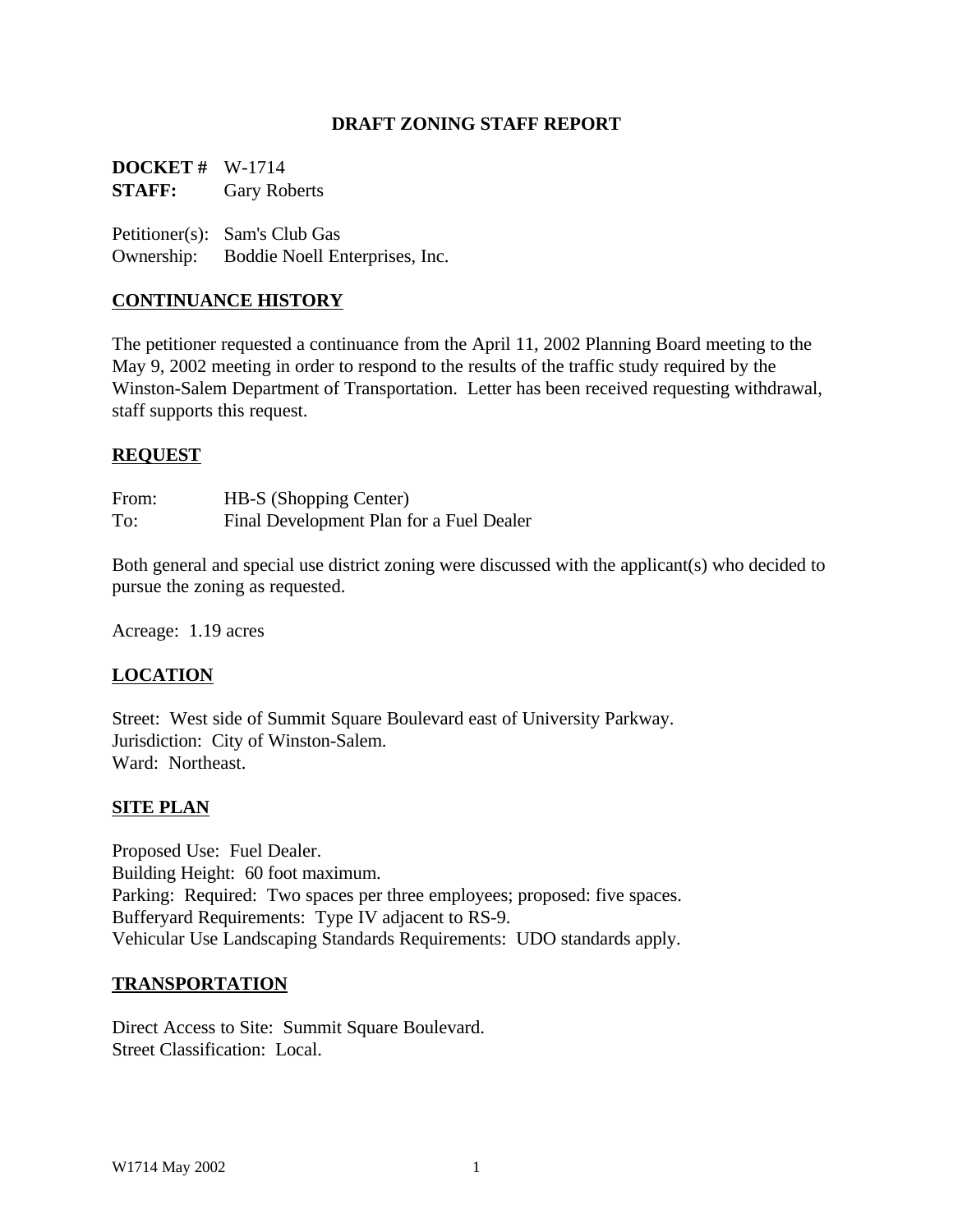Average Daily Traffic Count/Estimated Capacity at Level of Service D (Vehicles per Day): University Parkway between Hanes Mill Road (Southern Leg) and US 52 = 33,000 / 32,000

Trip Generation/Existing Zoning: HB-S

Trip Generation/Proposed Zoning: HB-S (Fuel Dealer)

12 pump stations x 168.56 (Gasoline/Service Station Trip Rate) = 2,022 trips per day. Sidewalks: Recommended as a condition along frontage of Summit Square Boulevard. Transit: Route 10 along University Parkway and Hanes Mill Road.

# **HISTORY**

The most pertinent rezoning case was the request for B-3-S zoning of which the current Final Development Plan is a part. The case was originally approved by the Board of Aldermen on May 6, 1991, with the following conditions (only the relevant conditions pertaining to outparcel sites are listed):

- a. All outparcels and future development areas must receive Final Development Plan approval from the City-County Planning Board prior to the issuance of building permits.
- b. As volunteered by the development, architectural standards will be established for outparcels that complement the shopping center, as well as a structure to enforce compliance with these standards.
- c. The following are outparcel requirements:
	- 1. A twenty-five foot "Vehicular Landscape Ordinance" streetyard shall be installed along all frontages on University Parkway and Patterson Avenue.
	- 2. All outparcels must provide parking in accordance with the City Zoning Ordinance on their sites and are not allowed to borrow parking from the shopping center parking lot.
	- 3. Access to each outparcel shall be located either on Summit Square Boulevard or Summit Point Lane (private). No outparcel shall be allowed direct access to University Parkway or Patterson Avenue.
	- 4. Each outparcel shall be allowed one freestanding ground sign. Sign shall be a maximum of five (5) feet in height and shall be restricted to a maximum of thirty-six (36) square feet for advertising or copy area.

To date, five Final Development Plans for outparcels have been approved in the TWO PHASE portion of this rezoning petition. A Burger King has been built on the northeast corner of University Parkway and one of the entrance drives to Summit Square Shopping Center. A Taco Bell and a Hot 'N' Now have been built at the south corner of Summit Square Boulevard, Summit Point Lane (private), and University Parkway. A Boston Market restaurant is located at the northeast corner of Summit Square Boulevard and University Parkway, and a Parrish Tire Store is located on Summit Square Boulevard beside Boston Market. All of these outparcels were developed in accordance with the conditions of the original rezoning petition as discussed above.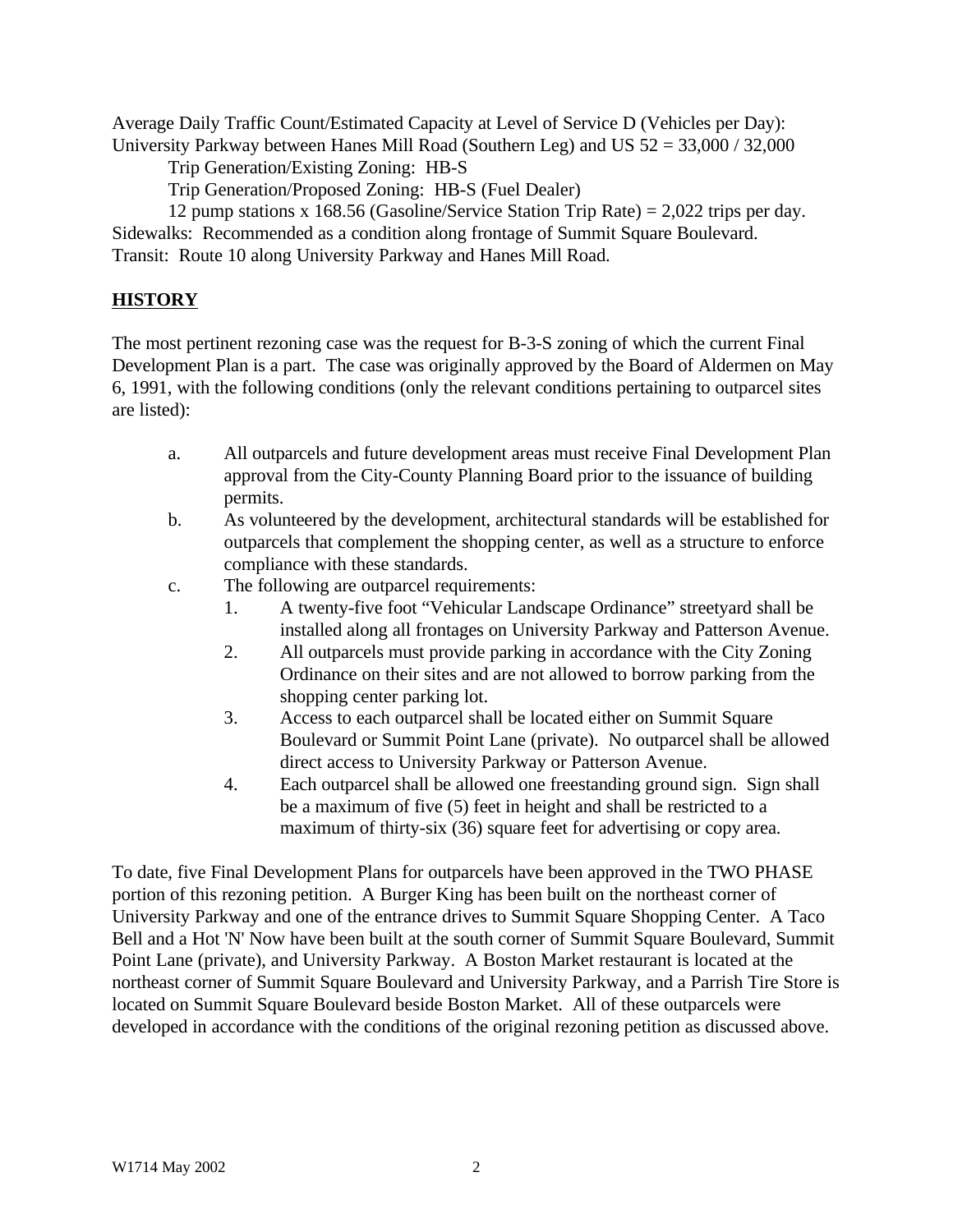# **ANALYSIS**

This proposed Final Development Plan is for a Sam's Club Gas. The site fronts along Summit Square Boulevard and its driveway will align with one of the main entrances to the shopping center. Specifically proposed is a twelve pump fuel station.

The proposed Final Development Plan meets the applicable conditions of the original rezoning petition which includes a maximum five-foot high monument sign with a 36 square foot maximum copy area. In addition, staff is recommending that a sidewalk be installed at the back edge of the public right-of-way and that large variety street trees be installed as well. The particular species and spacing intervals should match that which is already in place across the street.

# **STAFF RECOMMENDATION**

Final Development Plan: **APPROVAL** with the following conditions:

#### C **PRIOR TO THE ISSUANCE OF GRADING PERMITS**

- a. Developer shall submit a storm water study to the Inspections Division.
- b. Developer shall submit a Traffic Impact Study to Winston-Salem Department of Transportation.

## PRIOR TO THE ISSUANCE OF BUILDING PERMITS

- a. Building improvements shall be consistent with established outparcel architectural standards and shall be approved by Planning staff.
- b. Developer shall submit a plan showing large variety street trees of the same species and spacing intervals as that which is already in place across the street.
- c. Cross access agreements shall be provided to the adjacent properties to the north and south.
- d. A type IV bufferyard plan is required adjacent to RS-9 zoning or a variance from the Zoning Board of Adjustment must be obtained.

# C **PRIOR TO THE ISSUANCE OF OCCUPANCY PERMITS**

- a. Developer shall install a five foot wide sidewalk along the back edge of the Summit Square Boulevard right-of-way.
- b. Developer shall install large variety street trees of the same species and spacing intervals as that which is already in place across the street.
- c. Driveway connections shall be installed to the adjacent properties to the north and south.

# C **OTHER REQUIREMENTS**

a. One freestanding ground sign shall be permitted on Summit Square Boulevard. Said sign shall be limited to a monument type with a maximum height of five (5) feet and a maximum copy area of thirty-six (36) square feet.